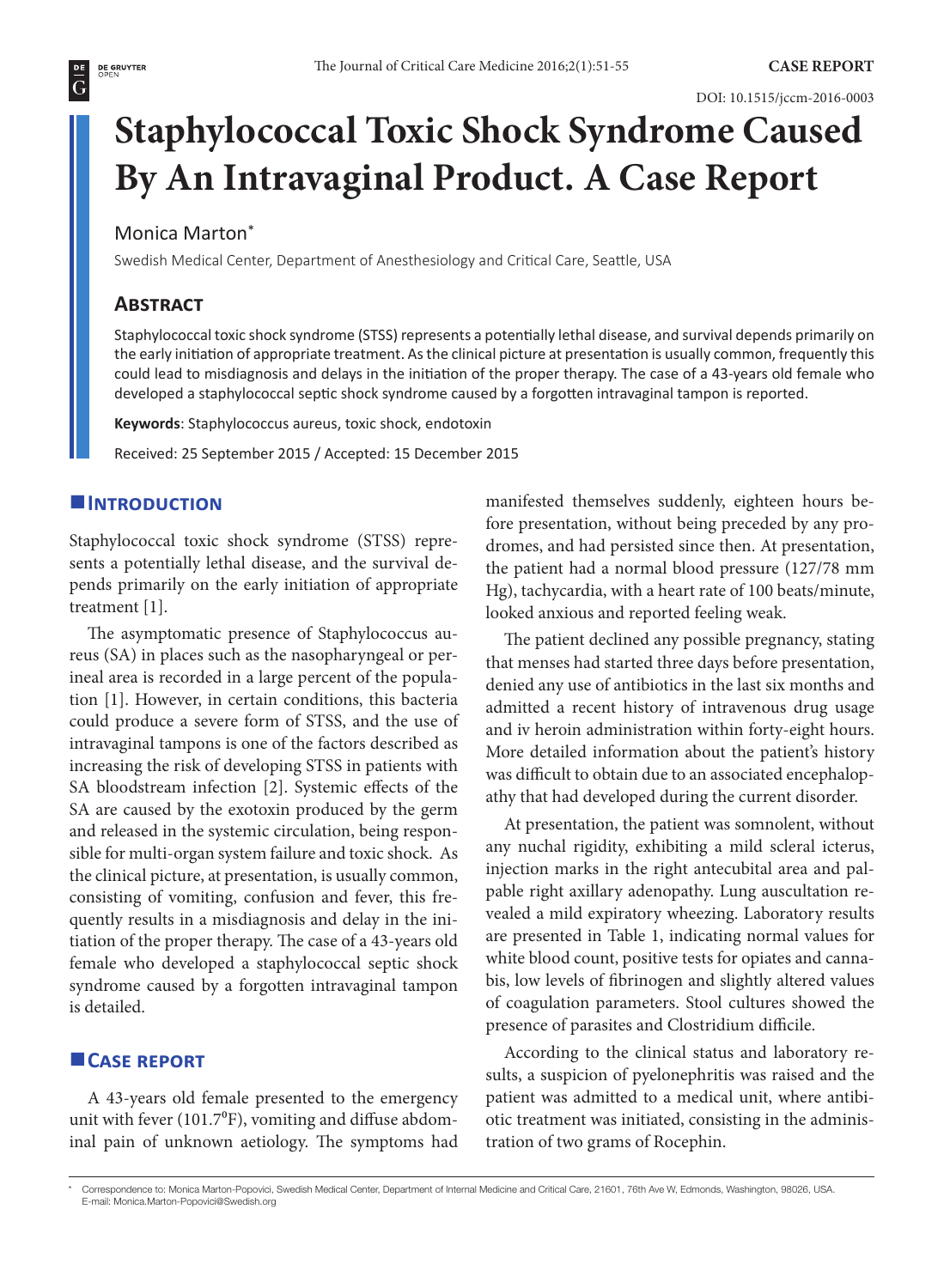#### **52 •** The Journal of Critical Care Medicine 2016;2(1) Available online at: www.jccm.ro

At twelve hours after admission, the patient developed a deterioration of her haemodynamic status with low blood pressure (96/40 mm Hg), tachycardia (110 beats per minute), and laboratory parameters which indicated hepatic failure and an increase in lactate levels (Table 1). As the patient status continued to deteriorate, she was transferred to the intensive care unit (ICU) where a peripherally inserted central catheter (PICC line) was introduced, and volemic resuscitation was initiated. Chest X-ray, head computed tomography, abdominal ultrasonography and pelvic ultrasonography were all normal, and Doppler ultrasound of the inferior limbs indicated no sign of deep venous thrombosis or septic thrombophlebitis.

At that stage, the differential diagnoses were: acute pyelonephritis, endocarditis, septic shock of unknown origin, leptospirosis or tick-borne disease. However, no clear diagnostic criteria were present for any of these illnesses. As the patient developed, in the same day, an abdominal rash, other rare aetiologies were also evaluated, such as Kawasaki disease, Reye syndrome, erythema multiforma or Rocky Mountain spotted fever. No clear evidence for any of these was documented.

After several hours, despite intravenous antibiotic therapy, the patient presented with persistent fever (103-104<sup>°</sup>F), moderate pleural effusion, excessive amount of fluid surrounding the liver and thickened walled gallbladder, with massive accumulation of pericholecystic fluid. Transthoracic echocardiography indicated the presence of an echogenic mass in the right atrium, which on transesophageal examination proved to be a non-vegetative Chiari network. The patient developed severe bradyarrhythmia and self-limited ventricular tachycardia which responded to therapy. As the patient`s status continued to deteriorate and the patient remained febrile despite antibiotic therapy, a re-

#### **Table 1. Biochemistry results at presentation and in evolution**

|                            | At presentation | At 12 hours |
|----------------------------|-----------------|-------------|
| WBC (x10 <sup>3</sup> /µL) | 6200            | 7.000       |
| Lactate (mg/dL)            | 0.8             | 2.4         |
| <b>INR</b>                 | 1.4             | 1.8         |
| PT (sec)                   | 16.4            | 17          |
| Fibrinogen (mg/dL)         | 160             | 140         |
| ALAT (IU/L)                | 120             | 255         |
| ASAT (IU/L)                | 145             | 243         |
| $CK-MB (IU/L)$             | 872             | 1490        |
|                            |                 |             |

peated infectious workup was indicated. This consisted of repeated blood cultures, stool studies and insertion of a straight urinary catheter for the collection of sterile urine samples. During the bladder catheterization, a retained vaginal tampon, overlooked for more than thirty hours, was discovered.

The patient was diagnosed with STSS, caused by the intravaginal product, the tampon being immediately removed. The appropriate modification of antibiotic therapy was initiated, with the intravenous administration of Clindamycin 900 mg every 8 hours, Vancomycin 1 gram every twelve hours and Gentamycin 40 mg every twelve hours, for five days, followed by the oral administration of Clindamycin 150 mg every six hours and Doxicilin 100 mg every twelve hours, for fourteen days. On the removal of the tampon and commencement of a new antibiotic regimen, the patient's status significantly improved within twelve hours, followed by the rash disappearing and normalization of biochemistry parameters.

### **Discussions**

Staphylococcus aureus (SA) is a gram-positive coccus, which produces local invasion and tissue destruction, leading to severe forms of impetigo, cellulitis and endocarditis. From the epidemiological point of view, Staphylococcus aureus is a commensal in humans, the latter being, in many cases, asymptomatic carriers, the reservoir of germs being located in the nasopharynx and the rectum. Studies indicated the perineal presence of Staphylococcus aureus, in over 90% of women with STSS [3,4]. Cutaneous colonization with this germ is usually brief and repetitive, and transmission is from person to person. The carrier rate of Staphylococcus aureus was reported in 20% of the general population, 75% of haemodialysis patients, and 40% of intravenous drugs users [5]. Asymptomatic SA nasal carriage was identified in 38% of patients on chronic haemodialysis and in 18% of medical personnel [6].

Toxic-shock syndrome caused by Staphylococcus aureus was first described in 1978, in a case series of seven children who presented with fever, rash and vomiting which progressed to acute renal failure, hepatic dysfunction and severe prolonged shock [7]. At that time, the systemic effects of SA were attributed to the exotoxin produced by this organism, as the SA has been isolated from the mucosal or abscess sites without being identified in the systemic circulation. STSS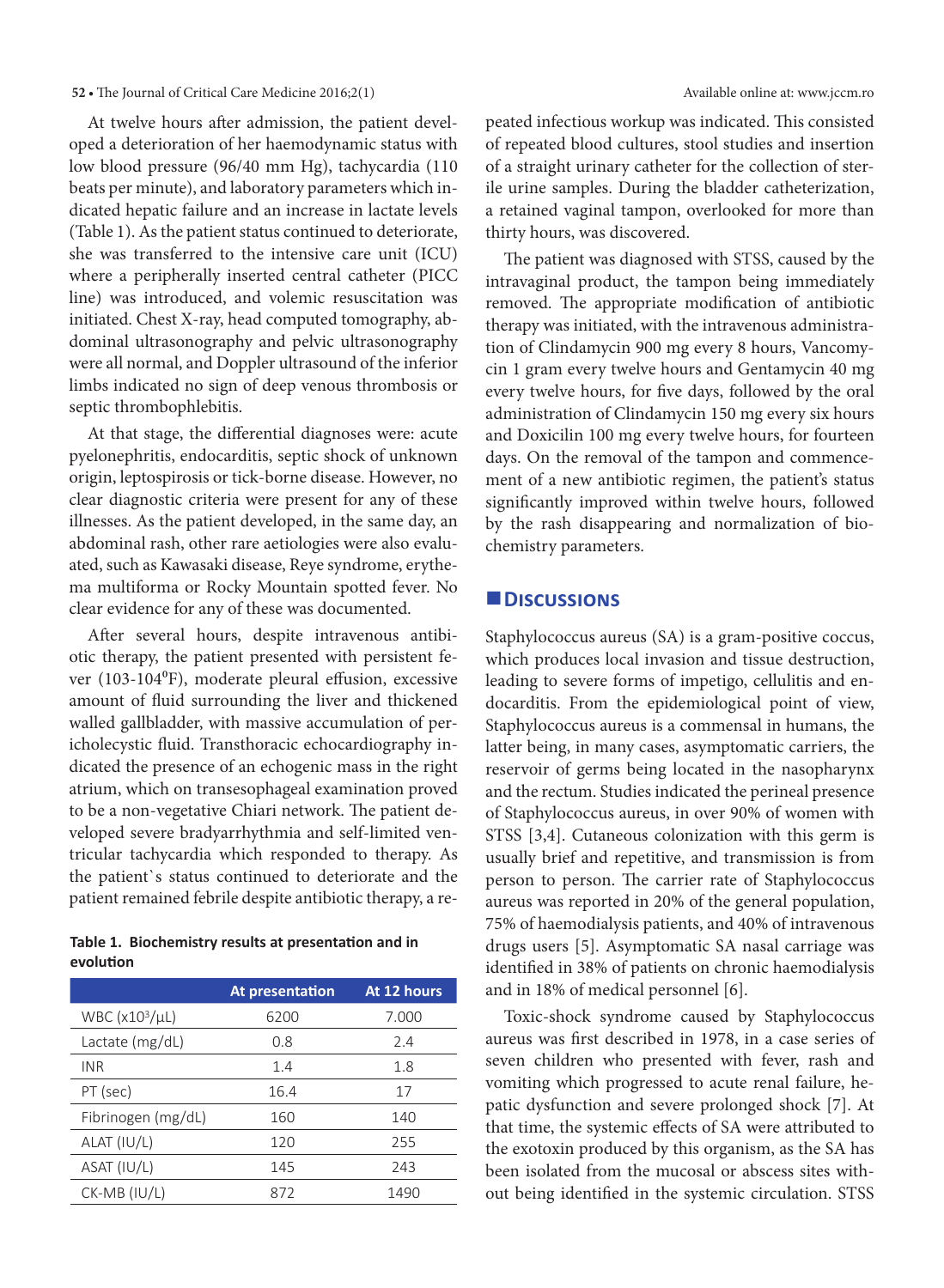is now considered to be a toxin-mediated multisystem disease, presenting initially with non-specific symptoms, rapidly worsening and leading, in most severe cases, to multiorgan failure and death [8].

SA produces a variety of toxins, which may be the reason for the higher rate of its resistance in the community, and allow dissemination of the organism within the community [9]. One of the toxins produced by SA is an enterotoxin with superantigenic and emetic effects [10] and which was identified as the toxin responsible for the vomiting symptoms in these cases.

In a recently published prospective cohort study, infective endocarditis represented the most frequent complications in patients with SA bloodstream infection, being associated with a high mortality rate [11]. In another study, 29.8% of patients with SA bloodstream infection developed severe sepsis and 12.9% developed septic shock, with a 36% mortality at ninety days [12].

Published data indicates that in the ICU, the energy deficit produced by the bloodstream infections with methicillin-resistant types of SA is significantly higher than the one caused by other frequently identified germs [13], especially in prolonged mechanically ventilated patients, suggesting that SA produces a more severe form of infection than other ICU-acquired bloodstream infections.

The risk factors for the development of STSS include usage of intravaginal tampons, previous STSS, postpartum or postabortion SA infection, septorhinoplasty or surgical wounds. The presence of intravaginal or intrauterine devices has been described as a cause of fatal STSS [2]. The development of STTS in a patient using a menstrual cup for the first time has been described, with similarities to the present report [14]. In males, SA has been reported as an important cause of prostatic abscesses, some resulting in death [15].

The most common clinical presentation of patients with STSS includes fever, tachycardia, hypotension and confusion. SA is also responsible for several cutaneous manifestations, from rash to fulminant purpura, resulting mainly from the effect of staphylococcal exotoxin and being associated, in most cases, with the toxic shock syndrome [16].

A recent study indicated a mortality of 16.4% in patients with SA bloodstream infection, with mortality reaching 40-50%, in cases of STTS [1]. The risk factors for mortality in patients with SA bloodstream infections were identified as old age, the longer retainment of central venous catheters, prosthetic heart valves, severe sepsis, septic shock, APACHE II score and fever persisting for forty-eight hours after diagnosis [1]. Maintenance of a peripherally inserted central catheter has been identified as one of the best predictors of complicated SA bloodstream infections especially in immunocompromised patients, cancer patients with central-line catheters, and SA infections [17].

The STSS is related to the production of the staphylococcal exotoxin, which has been identified in over 90% of menstrual-related cases and in 40-60% of nonmenstrual related cases [18]. The production of exotoxin 1 is facilitated by a neutral vaginal pH and by the presence of tampon-containing synthetic fibers.

The enterotoxins produced by the SA, together with toxin 1, lead to a nonspecific T-lymphocyte stimulation without normal antigenic recognition, producing a massive production of cytokines that are involved in the pathogenesis of the severe shock, via the release of IL-1, IL-2, TNF and interferon. At the same time, the enterotoxins act as powerful super-antigens, producing mast cell activation that is responsible for the development of skin rash, or severe illnesses such as severe pneumonia [19]. The super-antigen-mediated cytokine release leads to respiratory failure, renal failure, vascular leakage and toxic shock, being the main responsible for the STSS [20], and superantigen genes were more common identified in menstrual than in non-menstrual fluids (89% vs. 50%) [21]. TNF-alfa and interleukins are responsible for the development of arterial hypotension, shock, renal failure, hepatic failure and death. One of the superantigens produced by the SA is the TSS toxin-1, responsible for almost of all cases of TSS cases in the USA, and together with enterotoxin B and C responsible for most cases of non-menstrual TSS [22].

In most of the cases, a host immune response plays a significant role in the pathogenesis of the disease, as patients who develop STSS are frequently unable to produce antibodies, leading to frequent relapses. A unique form of adaptive immune suppression has been described as a result of the interaction between SA super-antigens and the immune system of the host, immunosuppression directly linked with the poor survival of these patients [22].

Particular aspects of the present case are represented by the co-existence of more predisposing factors for septic shock and a complex clinical presentation, that could easily lead to diagnostic errors. The patient presented a recent history of intravenous drug adminis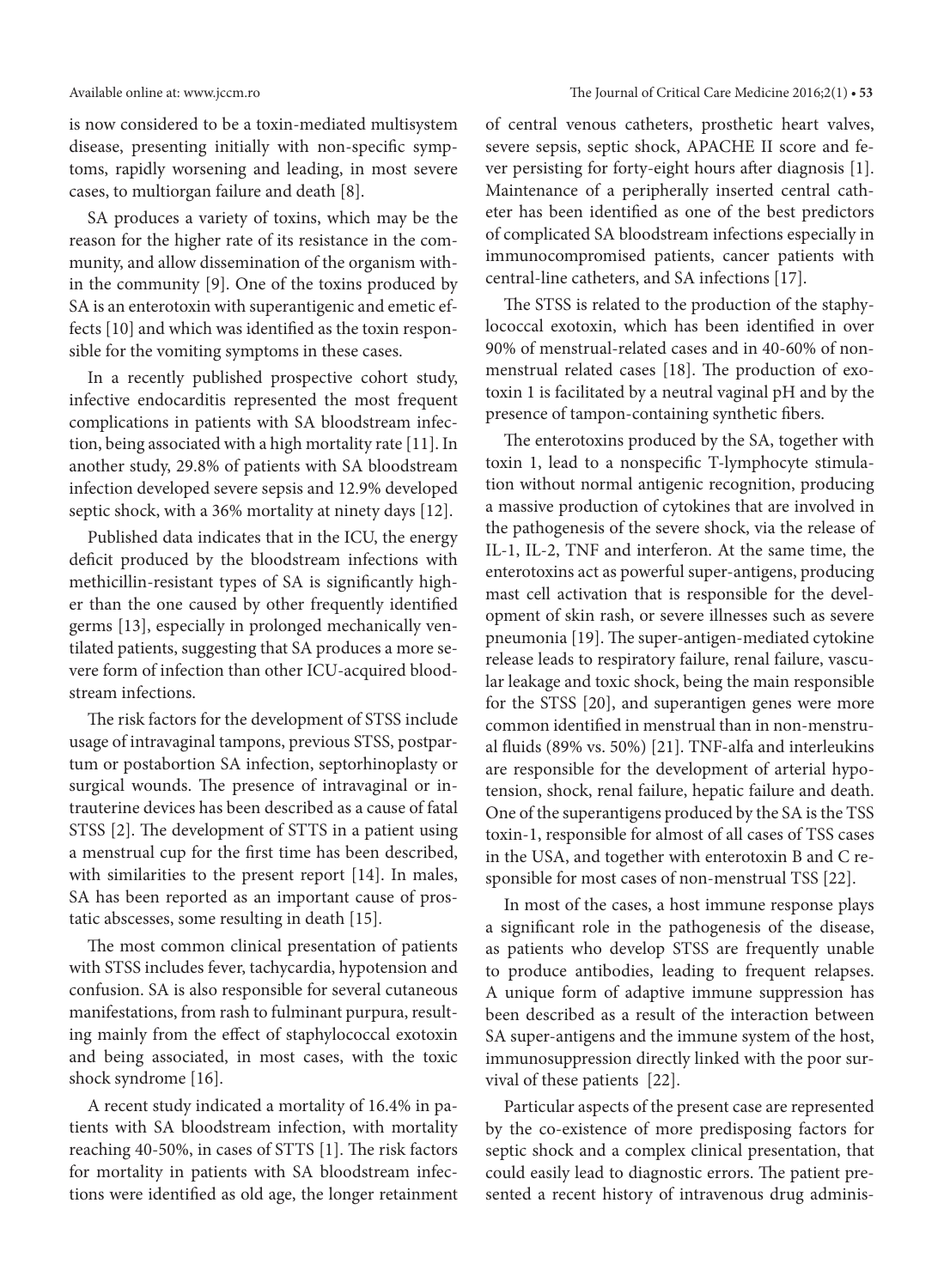**54 • The Journal of Critical Care Medicine 2016;2(1)** Available online at: www.jccm.ro

tration, associated with an echocardiographic image of an echogenic mass in the right atrium. The Chiari network, in the right atrium, could have been confused with vegetation on the tricuspid valve, in the context of a clinical picture characteristic of infective endocarditis. Patients with drug abuse, are frequently immunocompromised, and the incidence and the severity of SA infections are higher in severely diseased, immunocompromised patients. For instance, analysis of the large EPIC II database, including thirteen patients from 1256 ICUs, indicated the presence of methicillinresistant SA to a significantly greater extent in cirrhotic patients compared to non-cirrhotic ones [23]. At the same time, the patient had a documented infection with Clostridium difficile, as shown by stool analysis, an infection that could also be extremely severe in immunocompromised patients. The clinical picture at presentation, including vomiting and nausea in the presence of a gastrointestinal infection, could also represent another source of misdiagnosis.

# **CONCLUSION**

This case raises awareness of the importance of complete clinical examination in patients presenting with typical symptoms of unknown aetiology.

# **CONFLICT OF INTEREST**

The author declares that she has no conflict of interest.

# **References**

- 1. De Rosa FG, Corcione S, Motta I, et al. Risk factors for mortality in patients with Staphylococcus aureus bloodstream infection. J Chemother. 2015:1973947815Y0000000076. [Epub ahead of print]
- 2. Klug CD, Keay CR, Ginde AA. Fatal toxic shock syndrome from an intrauterine device. Ann Emerg Med. 2009;54:701-3.
- 3. David M, Daum R. Community-Associated Methicillin-Resistant Staphylococcus aureus: Epidemiology and Clinical Consequences of an Emerging Epidemic. Clin Microbiol Rev. 2010;23:616-87.
- 4. Stingley RL, Liu H, Mullis LB, Elkins CA, Hart ME. Staphylococcus aureus toxic shock syndrome toxin-1 (TSST-1) production and Lactobacillus species growth in a defined medium simulating vaginal secretions. J Microbiol Methods. 2014;106:57-66.
- 5. Kluytmans J, van Belkum A, Verbrugh H. Nasal carriage of Staphylococcus aureus: epidemiology, underlying mechanisms, and associated risks. Clin Microbiol Rev. 1997;10:505–20.
- 6. Diawara I, Bekhti K, Elhabchi D, et al. Staphylococcus aureus nasal carriage in hemodialysis centers of Fez, Morocco. Iran J Microbiol. 2014;6:175-83.
- 7. Todd J, Fishaut M, Kapral F, Welch T. Toxic-shock syndrome associated with phage-group-I Staphylococci. Lancet. 1978;2:1116-8.
- 8. Chan Y, Selvaratnam V, Garg N. Toxic shock syndrome post open reduction and Kirschner wire fixation of a humeral lateral condyle fracture. BMJ Case Rep. 2015;2015. pii: bcr2015210090.
- 9. Jiang W, Zhou Z, Zhang K, Yu Y. Epidemiological investigation of community-acquired Staphylococcus aureus infection. Genet Mol Res. 2013;12:6923-30.
- 10. Ono HK, Sato'o Y, Narita K, et al. Identification and Characterization of a Novel Staphylococcal Emetic Toxin. Appl Environ Microbiol. 2015;81:7034-40.
- 11. Le Moing V, Alla F, Doco-Lecompte T, et al. Staphylococcus aureus Bloodstream Infection and Endocarditis- A Prospective Cohort Study. PLoS One. 2015;10:e0127385.
- 12. Paulsen J, Mehl A, A, Solligard E, Asvold BO, Damas JK. Epidemiology and outcome of Staphylococcus aureus bloodstream infection and sepsis in a Norwegian county 1996- 2011: an observational study. BMC Infect Dis. 2015;15:116.
- 13. Ekpe K, Novara A, Mainardi JL, Fagon JY, Faisy C. Methicillinresistant Staphylococcus aureus bloodstream infections are associated with a higher energy deficit than other ICU-acquired bacteremia. Intensive Care Med. 2014;40:1878-87.
- 14. Mitchell MA, Bisch S, Arntfield S, Hosseini-Moghaddam SM. A confirmed case of toxic shock syndrome associated with the use of a menstrual cup. Can J Infect Dis Med Microbiol. 2015;26:218-20.
- 15. Lachant DJ, Apostolakos M, Pietropaoli A. Methicillin Resistant Staphylococcus aureus Prostatic Abscess with Bacteremia. Case Rep Infect Dis. 2013;2013:613961.
- 16. Honarpisheh H, Camp R, Lazova R. Staphylococcal Purpura Fulminans: Report of a Case. Am J Dermatopathol. 2015;37:643- 6.
- 17. El Zakhem A, Chaftari AM, Bahu R, et al. Central line-associated bloodstream infections caused by Staphylococcus aureus in cancer patients: Clinical outcome and management. Ann Med. 2014;46:163-8.
- 18. Dinges MM, Orwin P, Schlievert P. Exotoxins of Staphyloccocus aureus. Clin Microbiol Rev. 2000;13:16-34.
- 19. Tilahun AY, Karau M, Ballard A, et al. The impact of Staphylococcus aureus-associated molecular patterns on staphylococcal superantigen-induced toxic shock syndrome and pneumonia. Mediators Inflamm. 2014;2014:468285.
- 20. Low DE. Toxic shock syndrome: major advances in pathogenesis, but not treatment. Crit Care Clin. 2013;29:651-75.
- 21. DeVries AS, Lesher L, Schlievert PM, et al. Staphylococcal toxic shock syndrome 2000-2006: epidemiology, clinical features, and molecular characteristics. PLoS One. 2011;6:e22997.